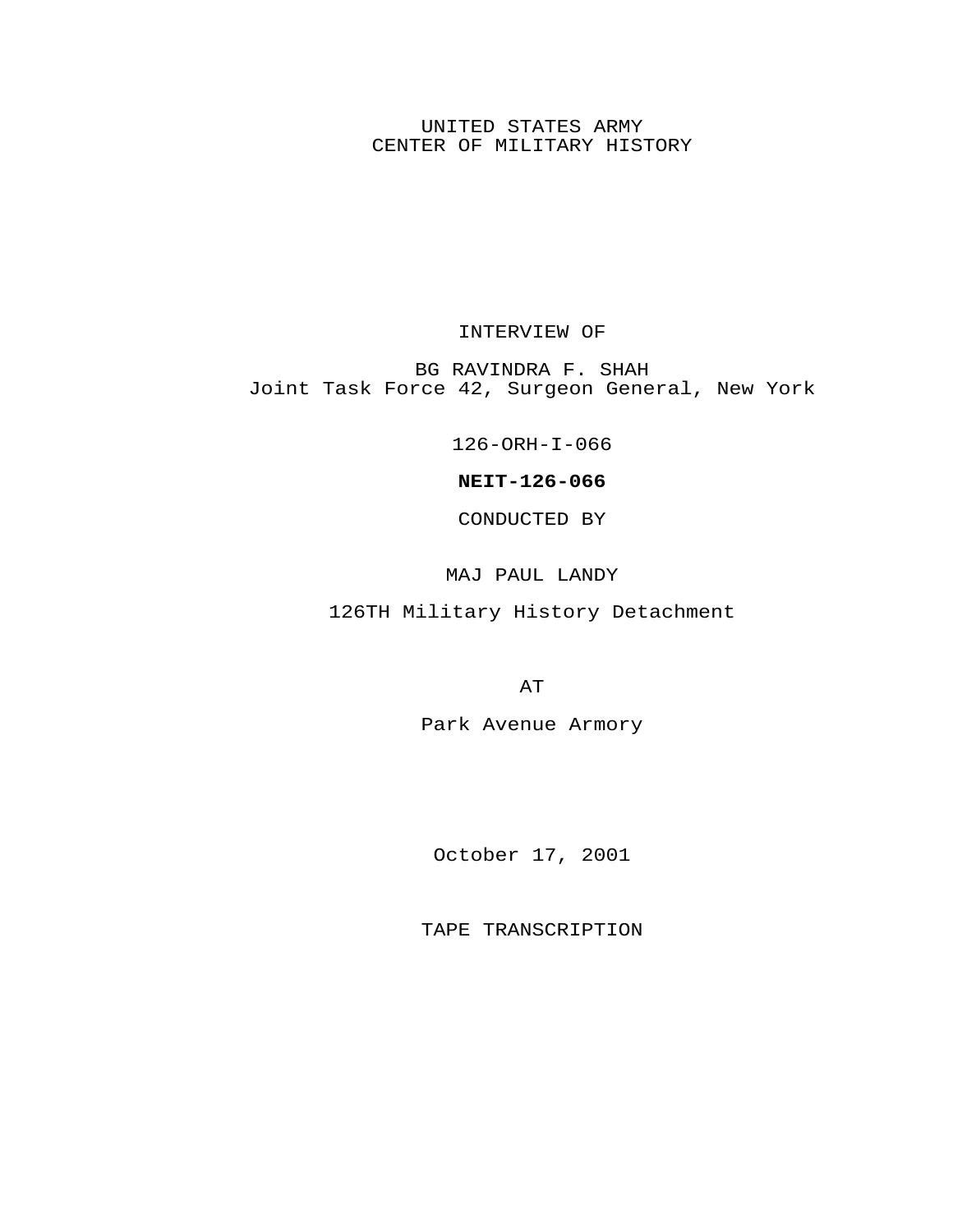## P R O C E E D I N G S

 **MAJ LANDY:** MAJ Paul Landy, 126th Military History Detachment, an oral history interview conducted on the 17th of October 2001 at the Park Avenue Armory in New York City.

 Sir, if you wouldn't mind, if you could state your name for the record and please spell your last name? **BG SHAH:** My name is BG Ravindra, R-a-v-i-n-d-r-a. The last name is Shah, S-h-a-h.

 **MAJ LANDY:** Sir, what is your current duty position?

 **BG SHAH:** Usefully in the New York National Guard. I'm the surgeon general for the state of New York over here in New York City with Task Force 42. I am the Task Force surgeon.

 **MAJ LANDY:** Is this what you do for a full-time job?

 **BG SHAH:** No, sir. This is my -- I am a guardsman. I work on the weekend and whenever they need me.

**MAJ LANDY:** So what is your full-time profession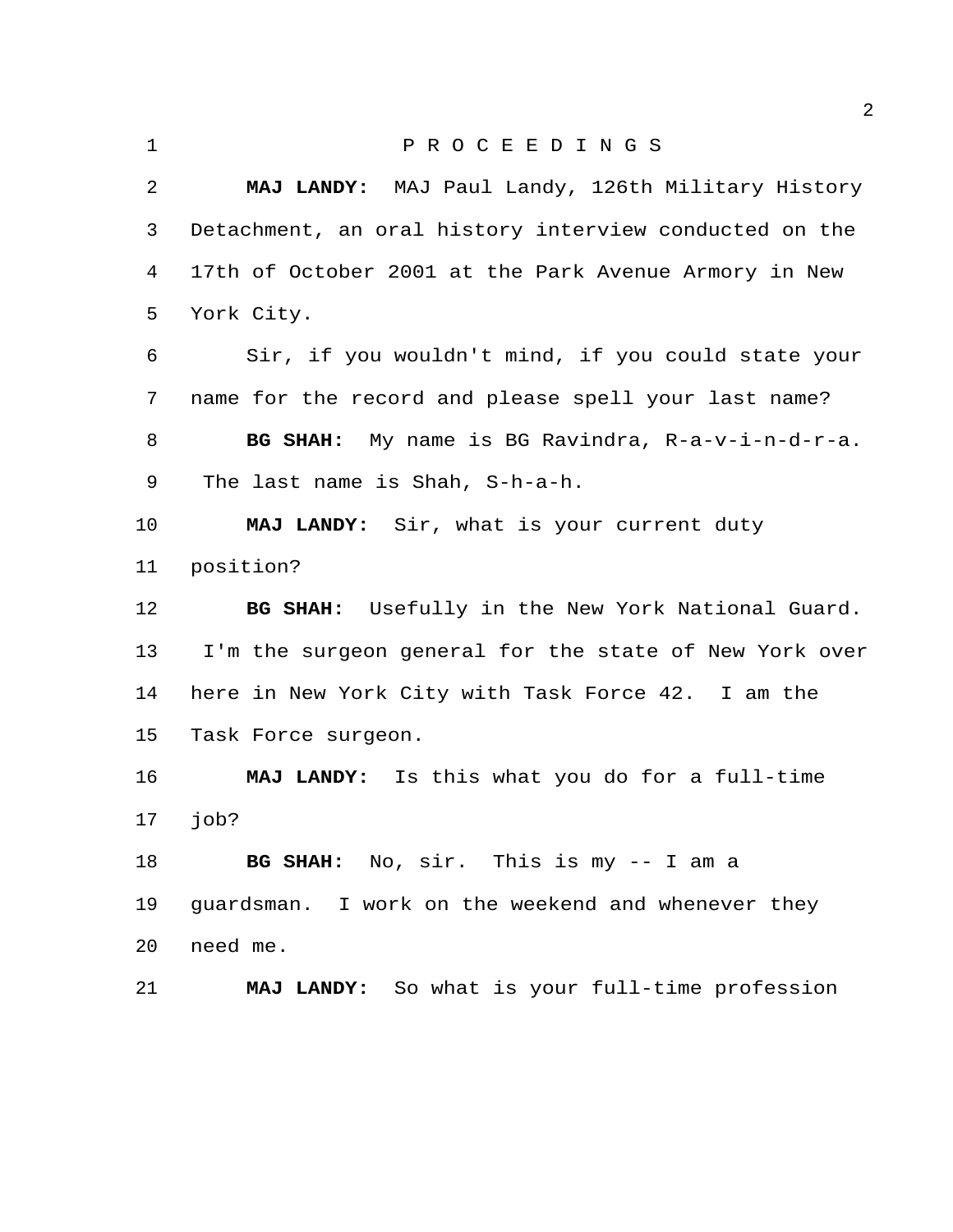then, sir?

 **BG SHAH:** I'm a urologist by trade, urologist taking care of the general urinary system. I have a private practice in the city of Oswego, New York. And I'm also assistant professor of urology at State University of New York, Syracuse, New York.

 **MAJ LANDY:** Your function here as the Joint Task Force surgeon, what are some of the things that you've noted are issues and concerns that you have as the surgeon?

 **BG SHAH:** Well, number one, as the Task Force surgeon my job is to provide adequate, proper and up- to-the-(inaudible) on most latest treatment to the National Guard personnel of the Admin Navy Coast Guard and whoever is working for this organization in New York City. What is the question again?

 **MAJ LANDY:** What are some of your concerns or what type of issues are coming up in relations to solider health?

 **BG SHAH:** In the soldiers -- there are issues which come around in the soldier health at the present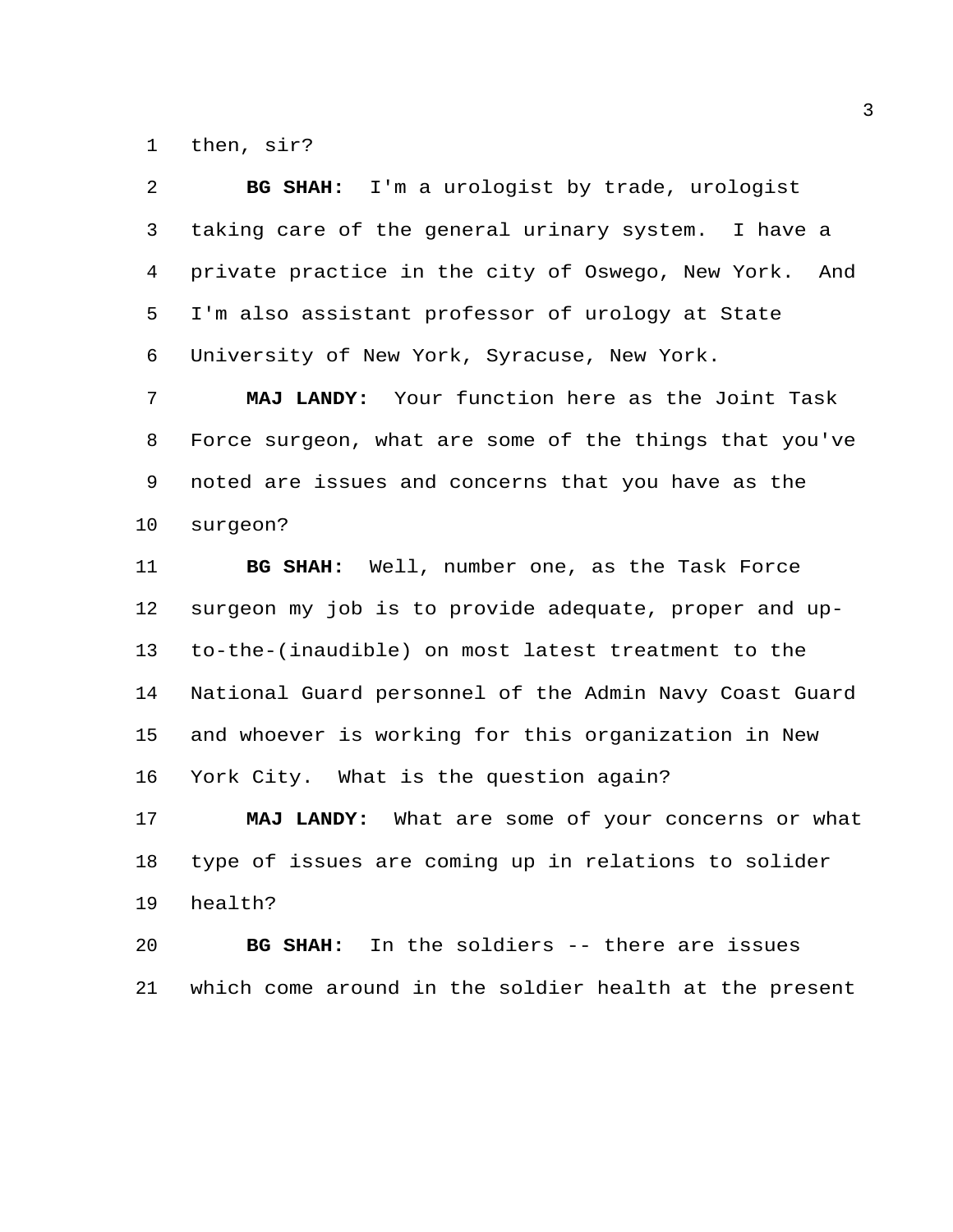time are not any major problems. Most of them are respiratory infections, trauma or injuries particularly to the feet, some dental problems and some exacerbation of the pre-existing conditions.

 **MAJ LANDY:** What type of medical support is available here at the Joint Task Force?

 **BG SHAH:** We have excellent medical support available. After I came over here and I took the medical establishment under my control, I established a clinic at Governor's Island at Battery Park, at Camp Smith and at dispensary at Park Avenue.

 What we do is that we provide more than first-aid station. I have trained physician, physicians assistant, nurse practice nurse and medics who are trained to take care of the patients not only in the civilian time but also during the war time.

 They provide initial care. They provide the care by prescribing antibiotics -- by diagnosing,

 prescribing antibiotics or any of the medications needed. If there is any minor injury or suture on wounds, they will do that.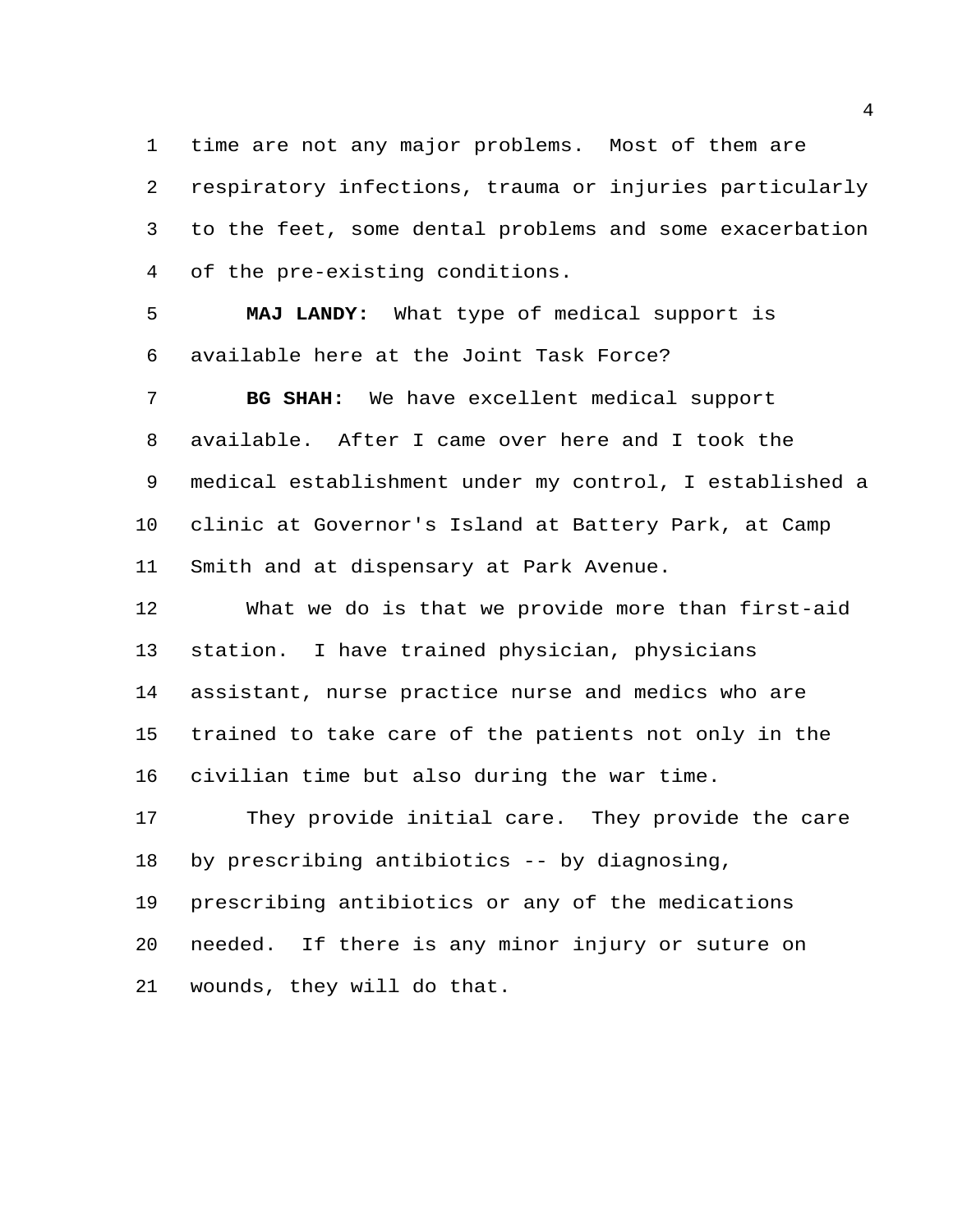They will also take care of any small fractures or something which can be done in the office -- in the dispensary. If anything more than is necessary to take the patients to Veterans Administrative Hospital in lower Manhattan. Take care of the patient over there and all of us.

 **MAJ LANDY:** Roughly how many medical personnel do you have supporting this operation?

 **BG SHAH:** Totally we have -- the one mostly I've forgot to mention is that we also provide critical incident stress management for the soldiers. The acronym for that one is CISM, C, like Charlie; I, like India; S, like Sierra; M, like Mike. And total member of personnel who are working for us right now are approximately 45. Twenty-two of them work for the CISM team, 23 work for the medical team.

 **MAJ LANDY:** You mentioned the CISM team. What is that?

 **BG SHAH:** CISM team is a -- whenever a soldier is exposed to environment which will cause the stress, the stress of seeing fighting, the stress of seeing the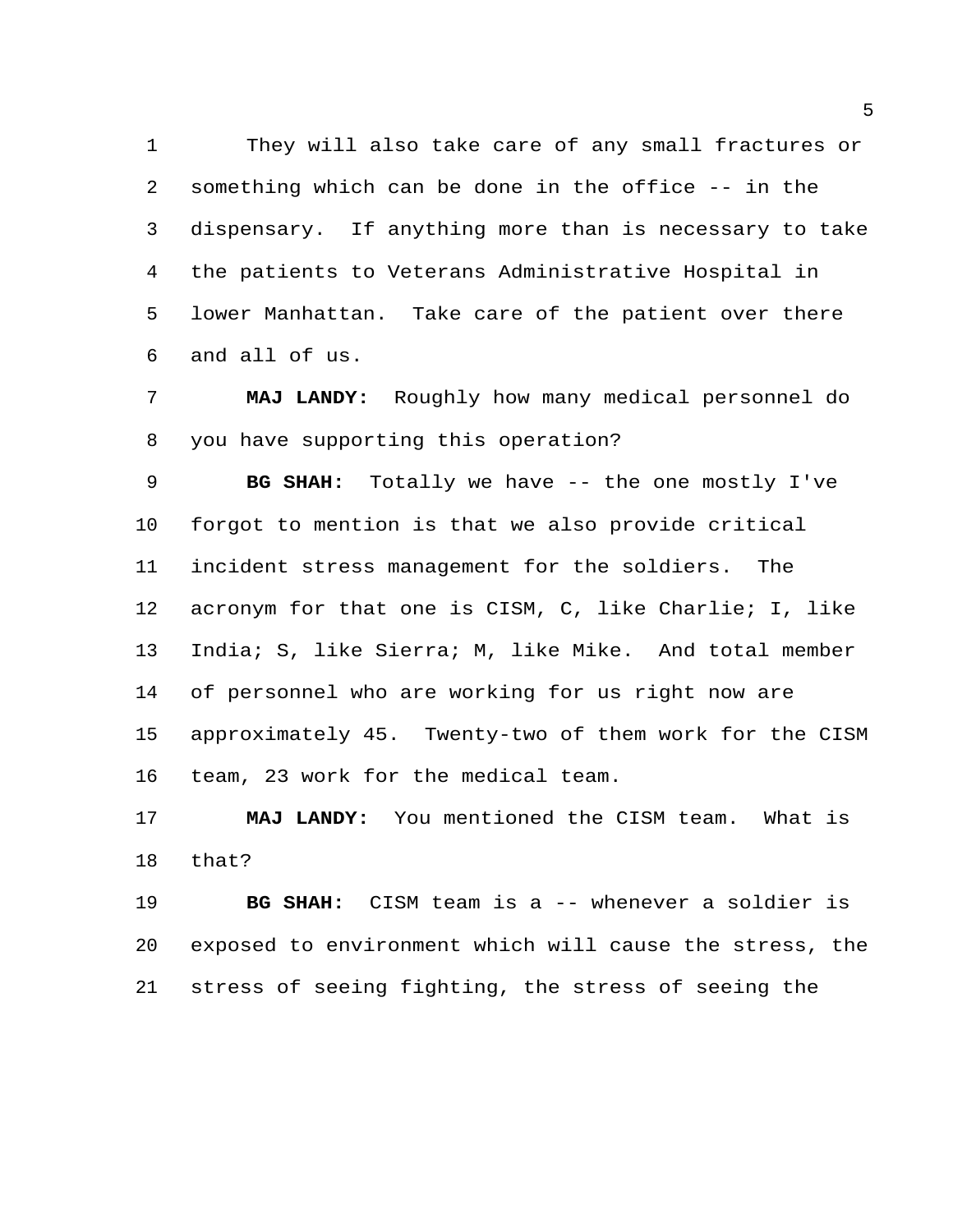blood, stress of seeing the dead bodies, seeing the stress of seeing parts of the bodies, stress of working 12 hours a day. These are the stress factors.

 Our CISM team goes and approaches the soldiers. And if they can be of any use in relieving that stress and guide them how to relieve the stress. And mostly they provide on the field kind of a conversation which most of the time relieves the stress of the soldiers. And after they have left this area, or what they call it, this tour of duty, they go back to their units

 and they give them debriefing about how to relieve the stress at home.

 **MAJ LANDY:** Soldiers are constantly being rotated in and out of this theater of operation. From a medical perspective what's being done to in-process them? And then on the other end, when they go home what's being done on the medical side of the house when they out-process?

 **BG SHAH:** When they come over here we try to give them the stress management in-briefing. We also try to give them influence of action. We also make them aware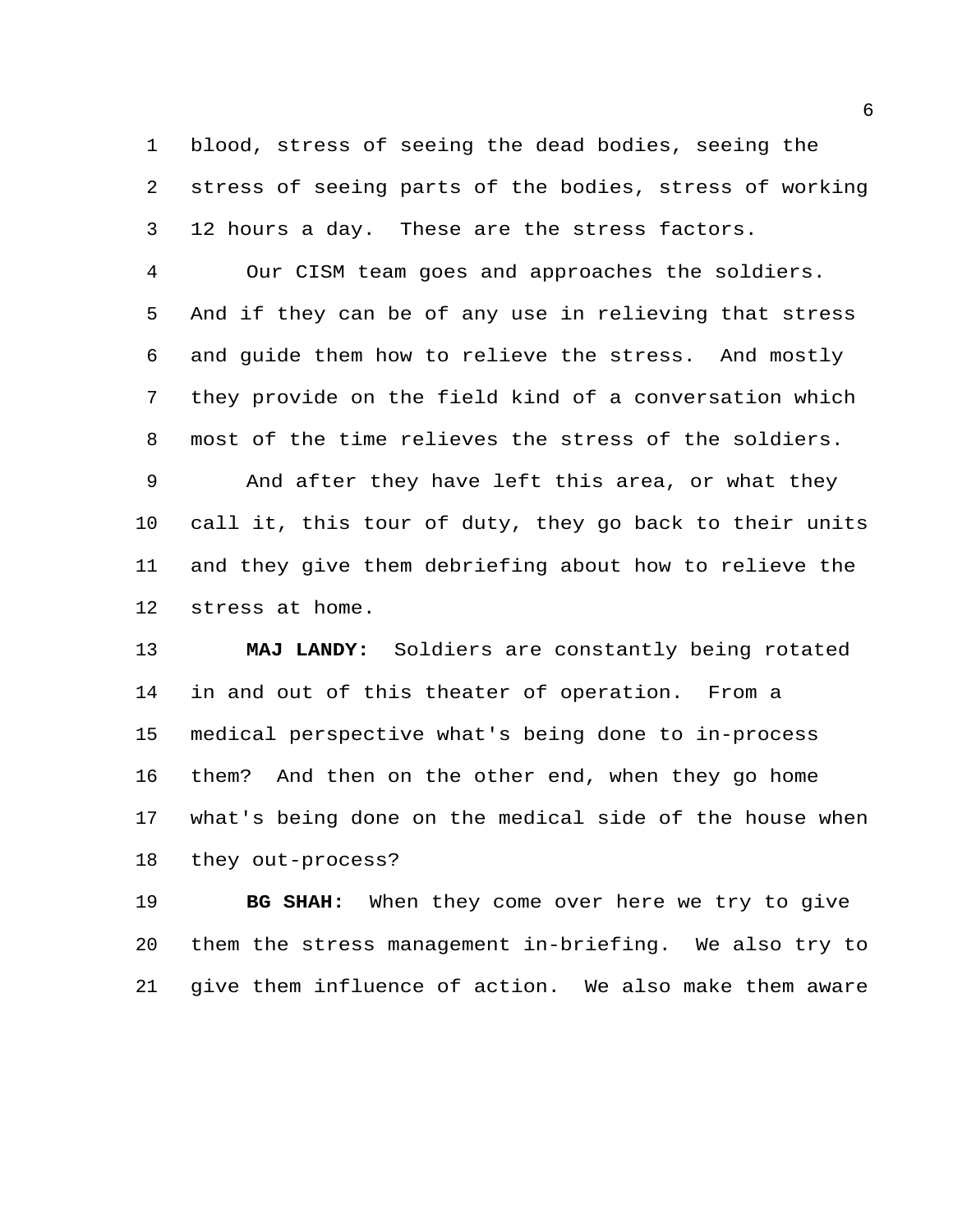of the medical facilities available to them. Also we tell them that they are going to work in a stressful environment with heavy military gear. So they will be losing a large amount of water to their system, dehydrated.

 So we give them a lesson about wellness which includes hydration, taking proper care of diet, taking proper care of their feet so that they don't get the athletic feet or other infections like that. Also to get proper rest and to control their stress. These are the in-briefing what we give to them.

**MAJ LANDY:** Okay.

 **BG SHAH:** When they go out we again ask them if they have anything about medical concerns that they would like us to know, which we can follow up on.

 **MAJ LANDY:** I know you spent some time out talking to soldiers. You've been down to Ground Zero and seen the force in action. As the surgeon from a force protection perspective what are some of your issues and/or concerns?

**BG SHAH:** I have been to Ground Zero several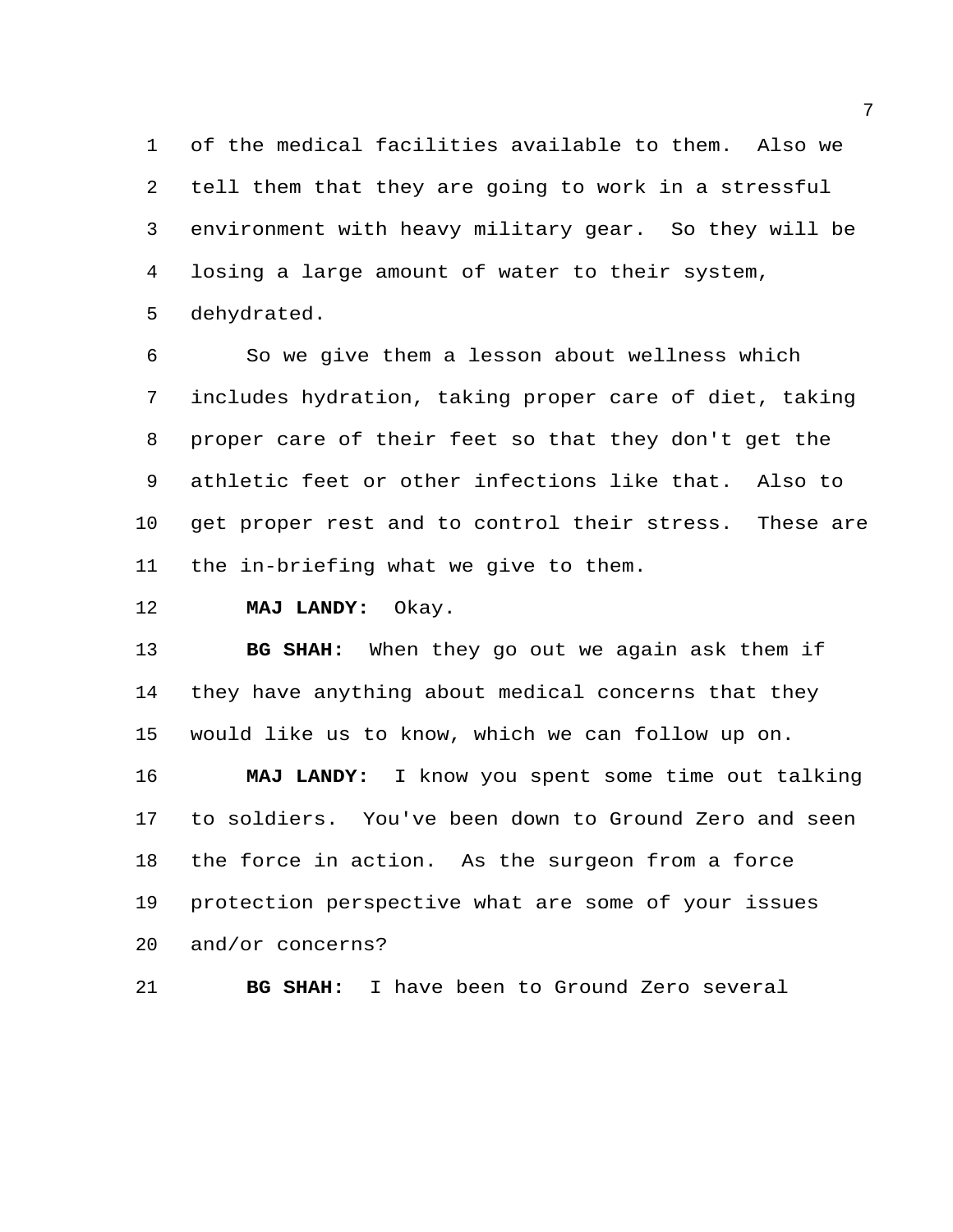times. And the first reaction I had was that we must protect our soldiers from the long-term effect of the inhalation of the smoke and the polluted environment which we have at Ground Zero.

 I took a personal interest in that and went to Ground Zero and observed the situation. Ninety-nine percent of the soldiers were not using personal protective equipment. They were issues personal protective equipment, however many of them had left it at place of residence or many of them had them hanging on their waist.

 And practically I could count on my fingers maybe one or two soldiers who were using that protective equipment. The next day I came and presented my views at the commanders conference in the evening and made a forceful representation that all the soldiers who are working on the Ground Zero must use the personal protective equipment.

 Again I went there and that is not being followed. And I'm really sad that somewhere in the system this is balked at and is not being followed.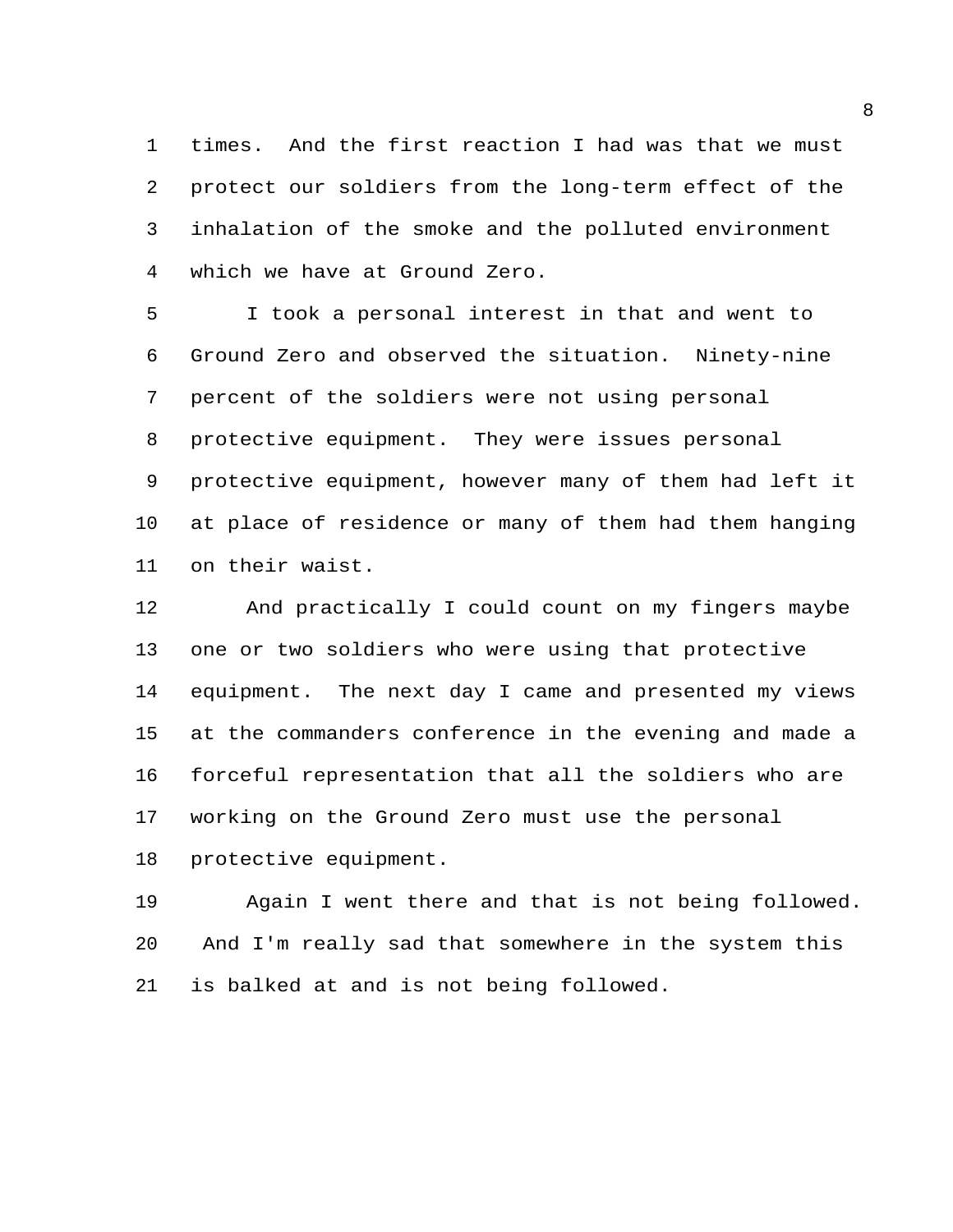**MAJ LANDY:** Do you think as a physician that there's some chance of long-term effect on these soldiers, something that may come up many years from now?

 **BG SHAH:** It is my feeling that the dust particles, the incineration of plastics, incineration of rubber, incineration of the gas -- what is the name of it, freon gas they use for air conditioning, incineration of metals and all this is definitely causing a vapor which we are inhaling.

 And I would not be surprised that some diseases, some respiratory diseases, will come along in the long term.

 **MAJ LANDY:** Is your operation here providing any sort of, I know you mentioned some initial inoculation coming in, any other type of, you know, shots or anything like that to support the soldiers while they're here?

 **BG SHAH:** We are giving the influenza vaccine to the soldiers. It is available to the soldiers.

**MAJ LANDY:** Mm-hmm.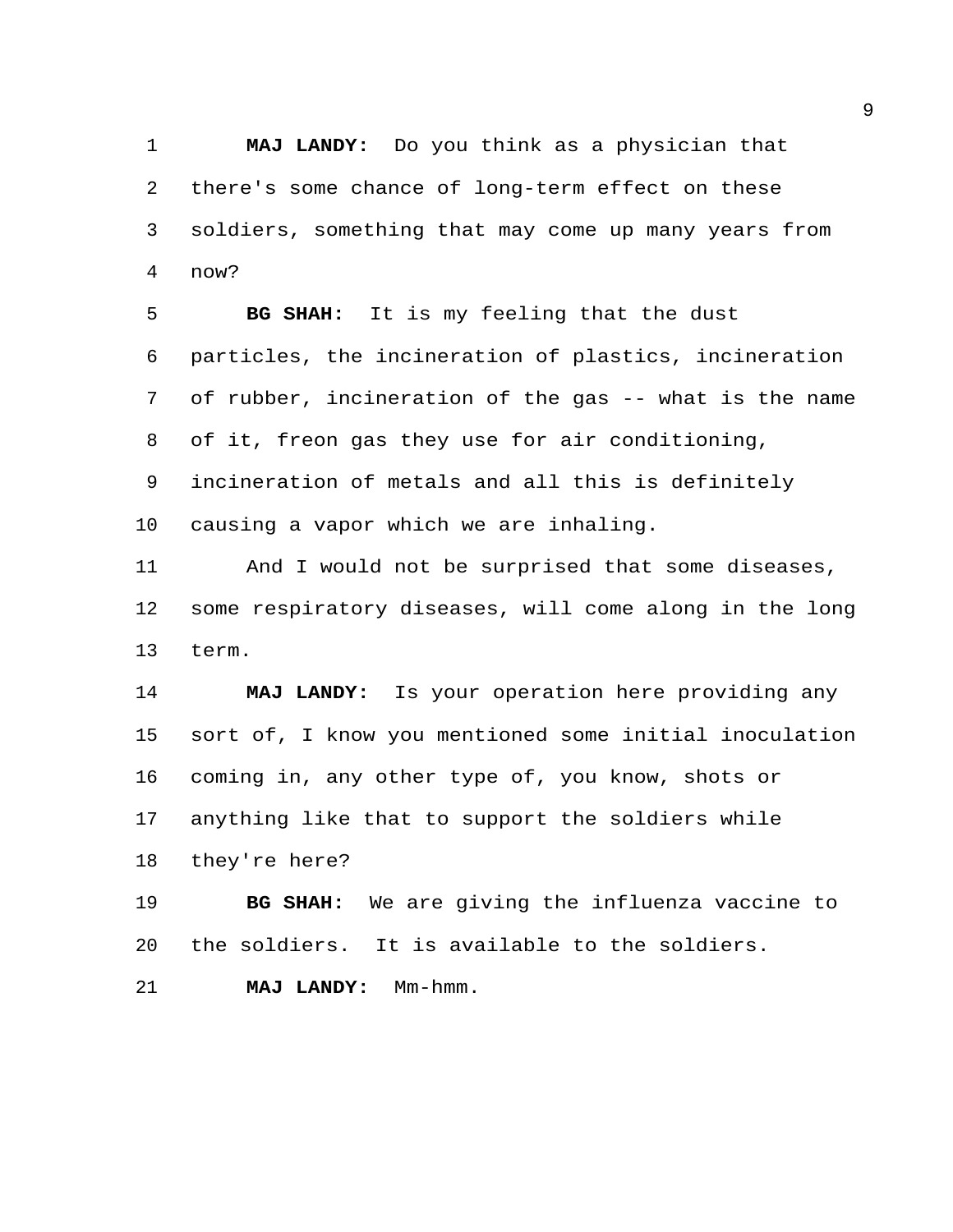**BG SHAH:** However, the Army has a regulation that it is not mandatory. Also, at the present time because of the short supply of the flu vaccine it has been recommended that only -- the healthy personnel should not take the vaccine.

 As such, also many soldiers don't like to take the influenza vaccine. And they are pretending that they are healthy so they do not want to take the flu vaccine.

 My contention is that the sleeping quarters in Park Avenue Armory and other places are basically to the level of unhygienic level. Too many people are sleeping in small, closed quarters. And respiratory infections can very easily by transmitted in such circumstances.

 We have done as medical personnel as much as possible to make the vaccine available to the soldiers. It is up to the commanding officers to see that their personnel get it.

 One more thing I want to bring up that we have -- also as a Task Force surgeon I have taken in the city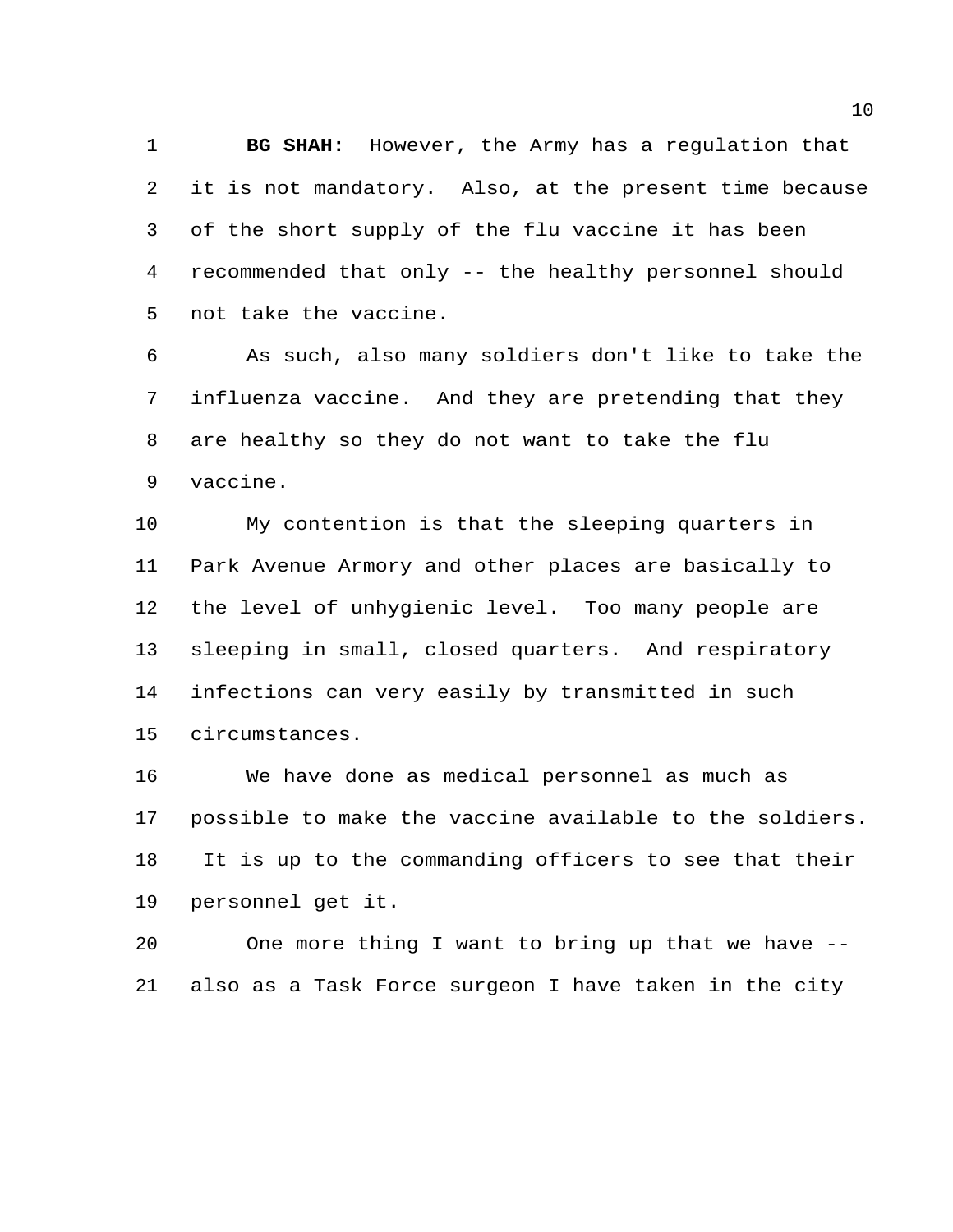in giving education to everyone regarding the anthrax infection.

 I presented a slide show at the commanders' conference and gave education to all the squadron commanders what anthrax is. Just not to make them doctors out of it but to give them a general knowledge of what anthrax disease is, what are its symptoms, what signs does it look for and what they can do to prevent the disease.

 **MAJ LANDY:** Have there been any reported cases of anthrax among the Task Force?

 **BG SHAH:** No, no reported cases of anthrax amongst the Task Force --

**MAJ LANDY:** Okay.

15 BG SHAH: -- members.

**MAJ LANDY:** What about you talked about

inoculation for influenza for the flu. What about

hepatitis B, is that a concern?

 **BG SHAH:** Hepatitis B is always a concern. You know, when you are going to eat mostly outside in restaurants. However, we have New York City health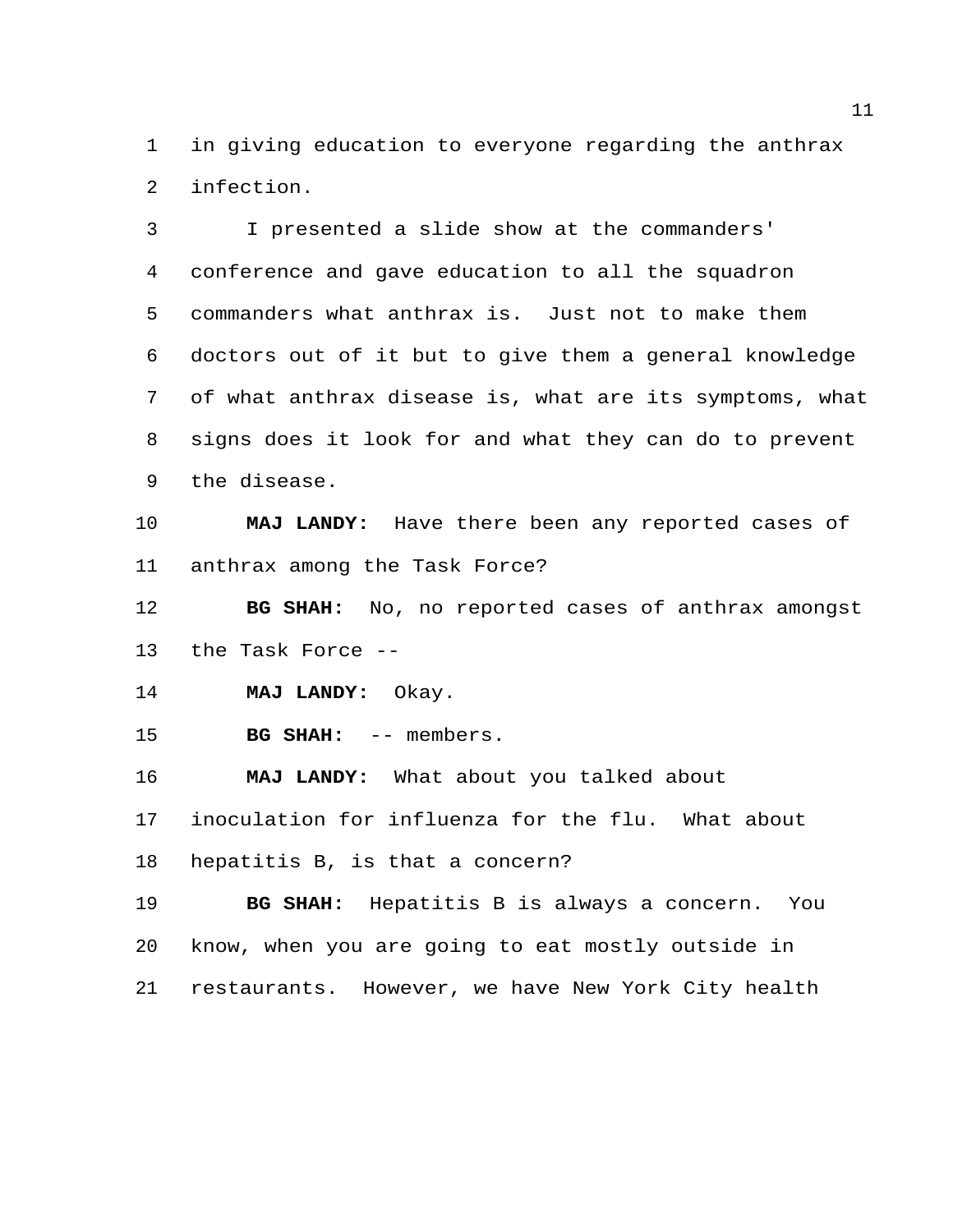officers who are looking after the quality of the

 restaurants. And the food being sold over here is also very hygienic.

 So it is no more exposure than a civilian would get. So I'm not concerned about that. The conditions are excellent.

 **MAJ LANDY:** Is there anything that I missed that you feel is of importance that you'd like to cover down on?

 **BG SHAH:** Taking care of the soldiers is not a short-term issue. If we want our forces to be strong, then we should project the health need for 10, 15, 20 years down the road.

 My contention is that we are investing large amounts of money in our soldiers. We've trained them and we expect some return of our investment. I do not know exactly because in the Army as far as I know that in the Air Force it takes about \$2.5 million to train one pilot and give him guide. I consider that one to be my investment.

If I had a \$2.5 million worth of equipment, I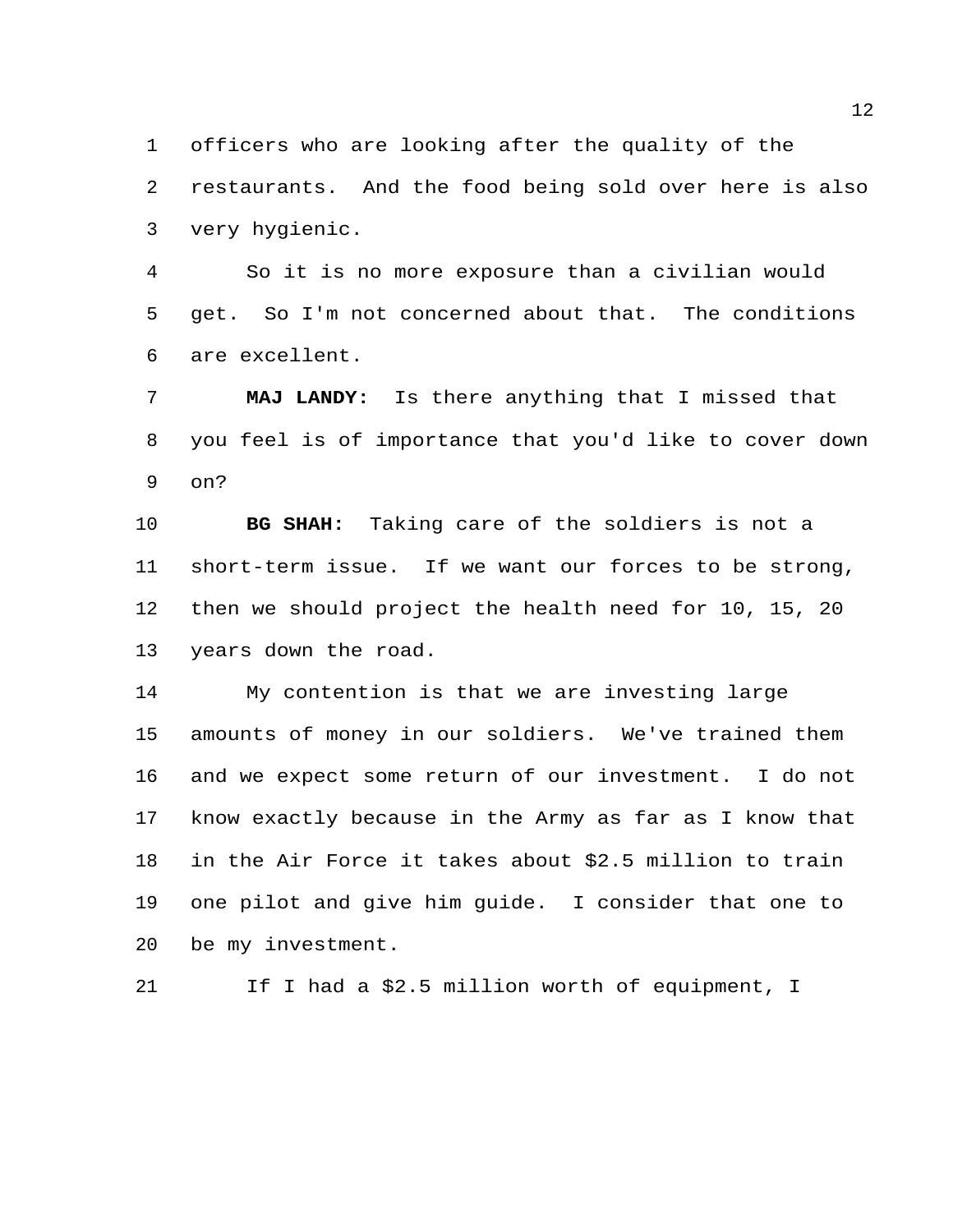would lubricate and keep it shiny every single day.

 The same way I look at the pilot as my equipment. I'm not trying to be ridiculous but just from the business viewpoint.

 I would like to see that that pilot is taking good care of his health, that he's being taught how to look after his health and how he maintains his health. I take you an interview of the wives or the spouses and train them what to feed their pilots and how to take care of them, the spouses.

 The same way in the Army we -- I do not have the figures, but I'm sure that it takes time to train an ambulance driver or a machine gun user or a person who is using an HMMWV or a tank. These are all valuable assets and we should spent more money and time to educate them and keep them healthy.

 As you know from the history in every single war we have lost more assets of our personnel by the disease, head injuries more than enemy gun -- what do you call it, gunfire or enemy fire power. So we must stress this to our leaders that the health of our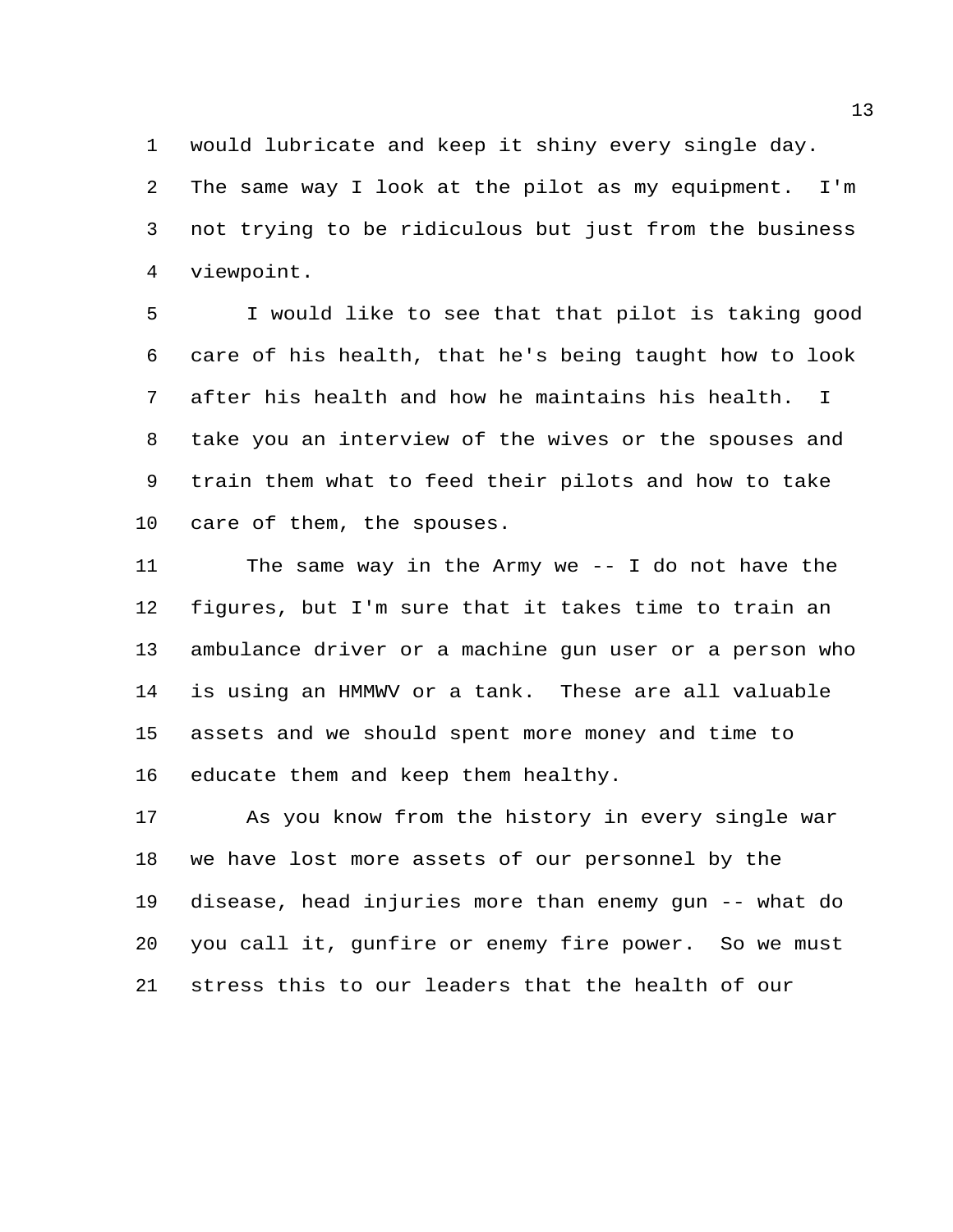soldiers is very important.

 Also the next month is the morale (inaudible) soldiers is very important. On my rounds the biggest complaint was that they had not been paid for the one month over here. As a general I have a cushion of money.

 As a colonel we have as officers -- many of the officers have a cushion of some money. But the soldiers do not have at the lower rank any extra money in their pocket. They have to support their wives, their wives and families. And if we don't keep up to date with the payment, they have a real problem.

 Also, when the checks were issues they got one check for \$1,200 or \$1,500 at the time and they had a hard time to cash it when they went to bank because nobody did not have their account. And it is very important that we keep the morales of our soldiers very high.

 **MAJ LANDY:** Excellent. Well sir, thank you very much for your time. Very good.

**BG SHAH:** Thank you.